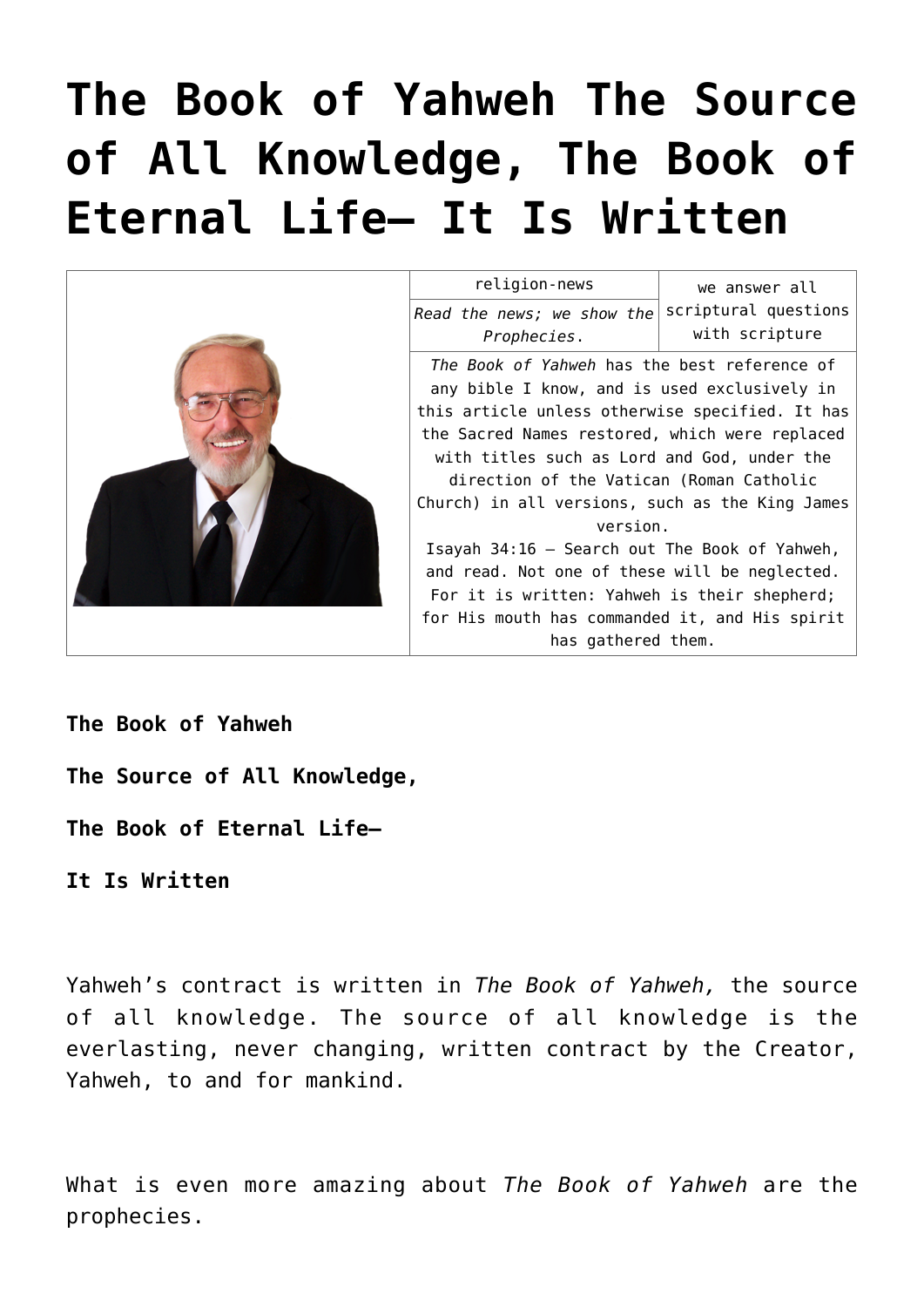Yahweh, the Creator, is the only Being in the universe Who can accurately foretell the future thousands of years in advance. No Gods can brag about prophecy. That is because they do not have the power to do so.

# **Isayah 45:21-22**

21 Speak out, bring *your proofs* near; yes, let them take counsel together. Who has declared this from ancient time? *Who* has foretold it from that time? *Have* not I, Yahweh? And *there is* no source of power except Me, a just Father and a Savior; *there is* none but Me.

22 Look to Me, and be saved, all the ends of the earth; for I *am* Yahweh, and *there is* no other source of power.

## **Yahchanan 14:29**

So now I have told you before it comes to pass, in order that, when it does come to pass, you might believe.

A Being Who can foretell the future also has the power to guard against mistakes.

**The Evil Governmental System**

**Is Here Now But It Was**

**Foretold Thousands of Years Ago**

Yahshua was speaking of the present governmental system that is forcefully run by the religious system that sits on the seven hills of Rome, which leads the kings (religions) of the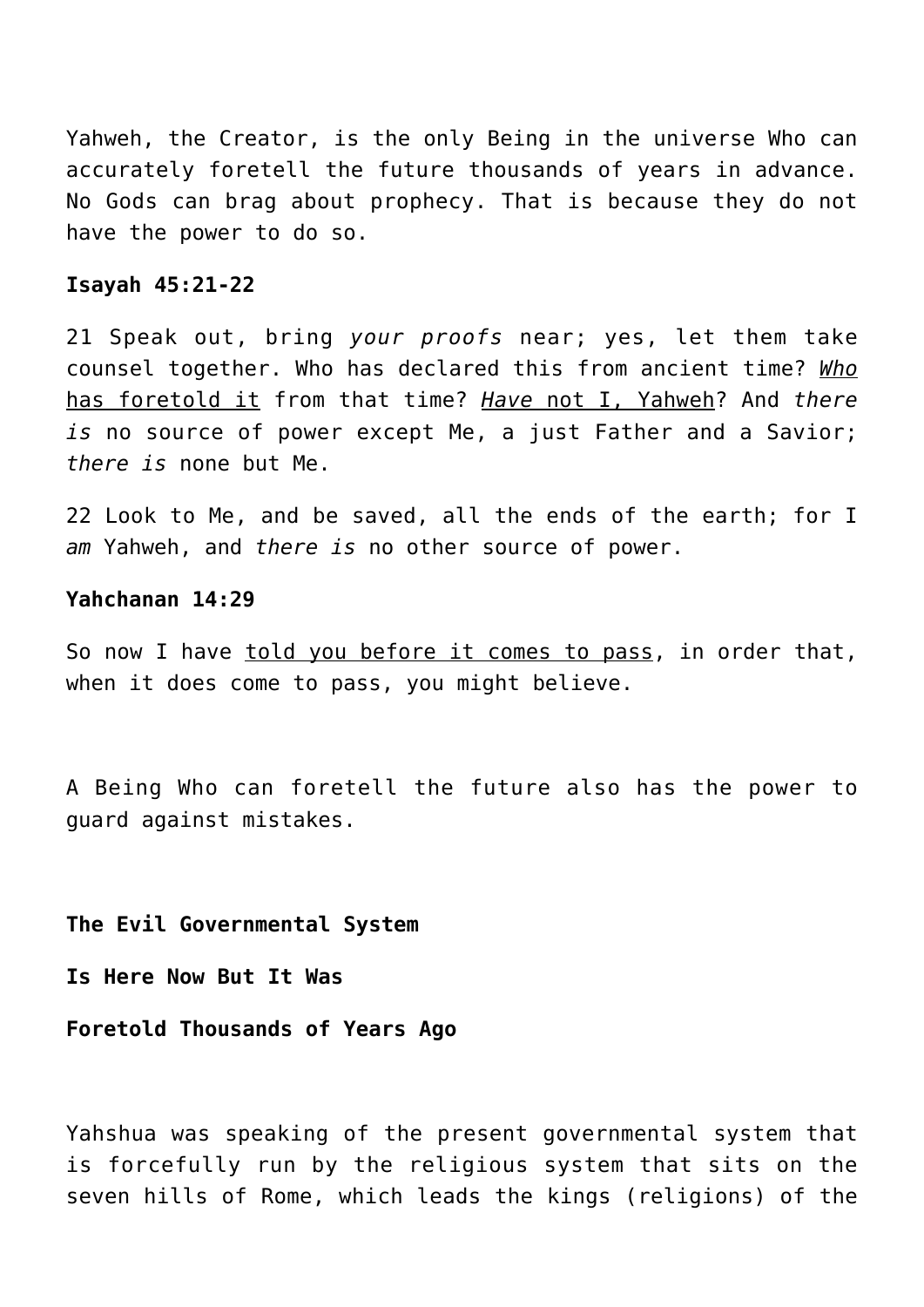earth.

The **Book of Revelation** was written in 96 A.Y. (A.Y. means After Yahshua) Read this:

# **Revelation 17:1-7, 9**

1 And there came one of the seven malakim who had the seven bowls, and talked with me, saying to me: Come, I will show you the sentence of the great whore that sits upon many waters,

2 With whom the kings (religions) of the earth have committed fornication; *practiced idolatry: Godworship (the worship of elohim),* and the inhabitants of the earth have been made drunk with the wine of her fornication.

3 So he carried me away in the spirit into the *midst of* Godworshipers (worshipers of elohim); and I saw a woman sitting on a scarlet colored beast, full of names of blasphemy, having seven heads and ten horns.

4 And the woman was arrayed in purple and scarlet color, and decked with gold, and precious stones, and pearls, having a golden cup in her hand full of abominations and filthiness of her fornication.

5 And upon her head *was* a name written: Mystery Babylon the great, the mother of the harlots and of the abominations of the earth.

6 And I saw the woman drunk with the blood of the saints, and with the blood of the martyrs of Yahshua. And when I saw her, I wondered with great astonishment.

7 And the Messenger said to me: Why are you astonished? I will tell you the mystery of the woman, and of the beast that carries her, which has the seven heads and ten horns.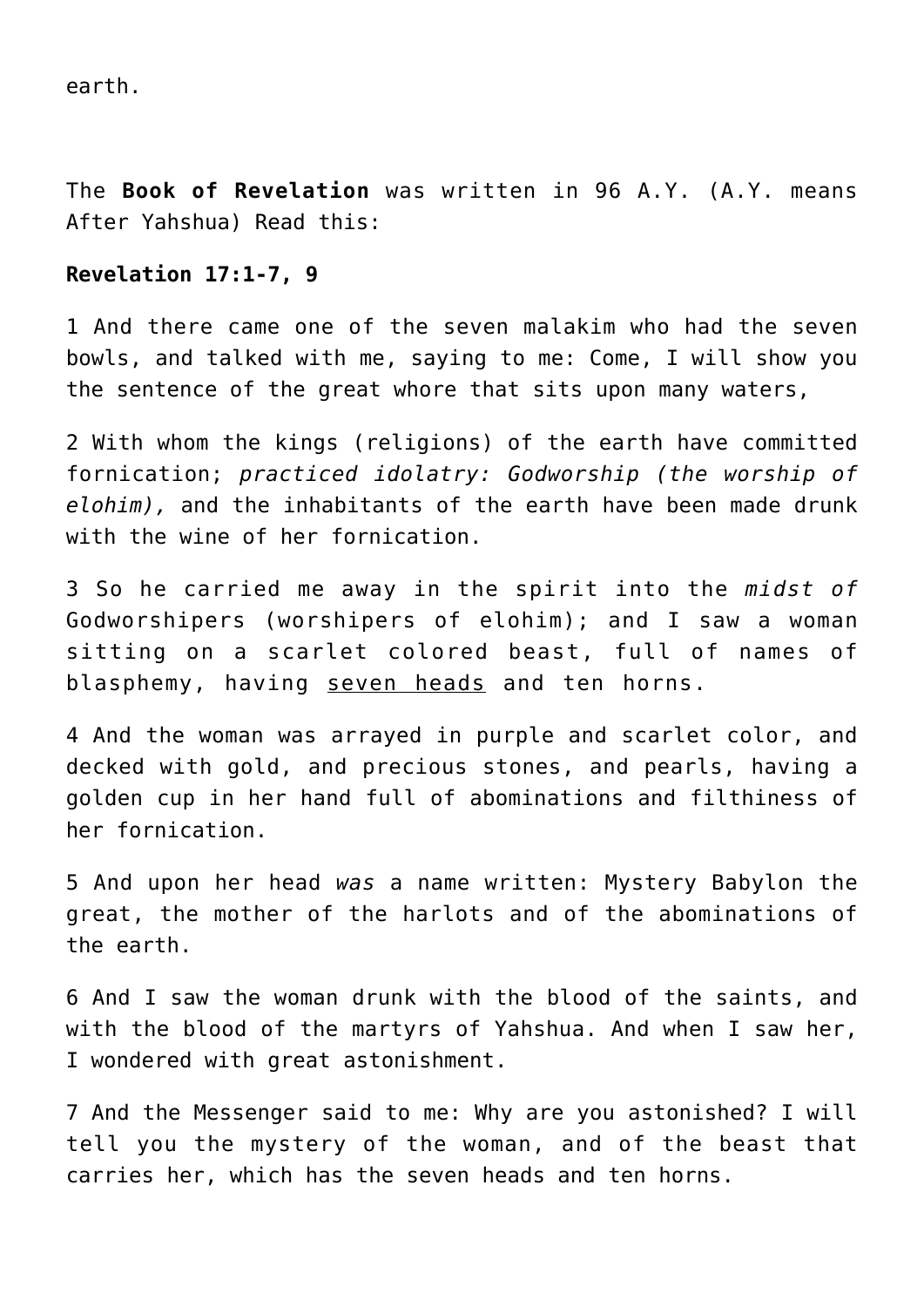9 And here is the mind which has wisdom: The seven heads are seven hills on which the woman sits.

**Verses 7** and **9**: the seven heads are seven hills on which the Roman Catholic Church—Vatican sits. She still sits there 2,000 years later.

**Vatican** means *divining serpent.* From a *Google* search under "Vatican meaning" we find:

Vatican means Divining Serpent. The word "Vatican" literally means "Divining Serpent," and is derived from Vatis = Diviner and Can = Serpent. Vatican City and St. Peter's Basilica were built on the ancient pagan site called in Latin *vaticanus mons* or *vaticanus collis*, which means hill or mountain of prophecy.

*The Book of Yahweh* also gives us the present and the future of this beastly governmental system.

Notice:

# **Revelation 12:9**

And the great dragon was cast out, that old serpent, called the devil, and Satan, who deceives the whole world. She was cast out into the earth, and her angels were cast out with her.

# **Revelation 17:1, 7, 9, 3, 18**

1 And there came one of the seven malakim who had the seven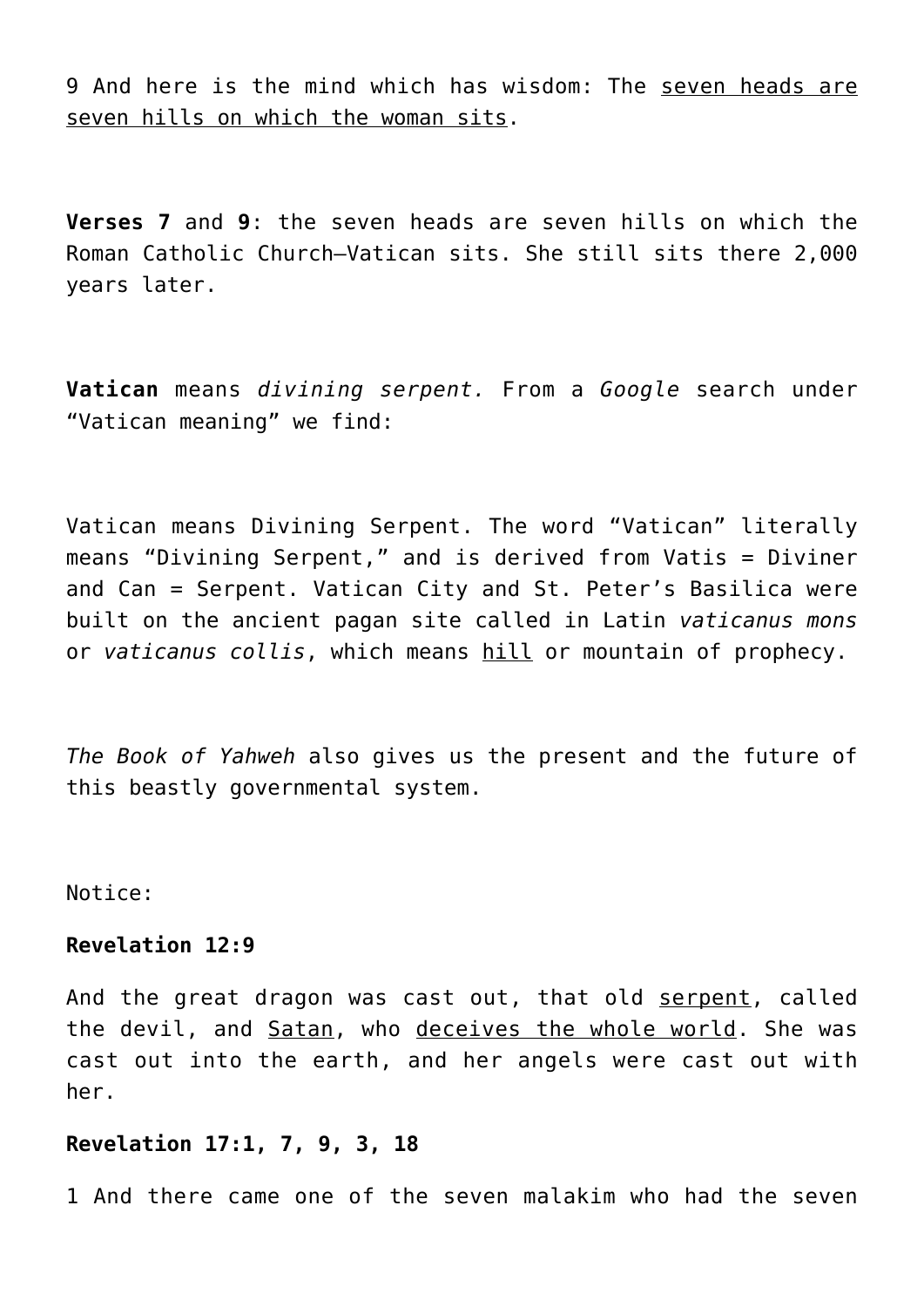bowls, and talked with me, saying to me: Come, I will show you the sentence of the great whore that sits upon many waters,

7 And the Messenger said to me: Why are you astonished? I will tell you the mystery of the woman, and of the beast that carries her, which has the seven heads and ten horns.

9 And here is the mind which has wisdom: The seven heads are seven hills on which the woman sits.

3 So he carried me away in the spirit into the *midst of* Godworshipers (worshipers of elohim); and I saw a woman sitting on a scarlet colored beast, full of names of blasphemy, having seven heads and ten horns.

18 And the woman whom you saw, is that great city which reigns over the kings of the earth.

**Verse 18:** leader? Yes!

The *Basic Everyday Encyclopedia,* page 451, gives us the following information concerning these seven mountains (hills).

Rome…Traditionally founded 753 BC…built on 7 hills…

*Compton's Pictured Encyclopedia*, 1948, Volume 12, page 144, also tells us about the city of seven hills.

…the "City of Seven Hills." …the Capitoline, Palatine, Aventine, Quirinal, Viminal, Esquiline, and Caelian hills.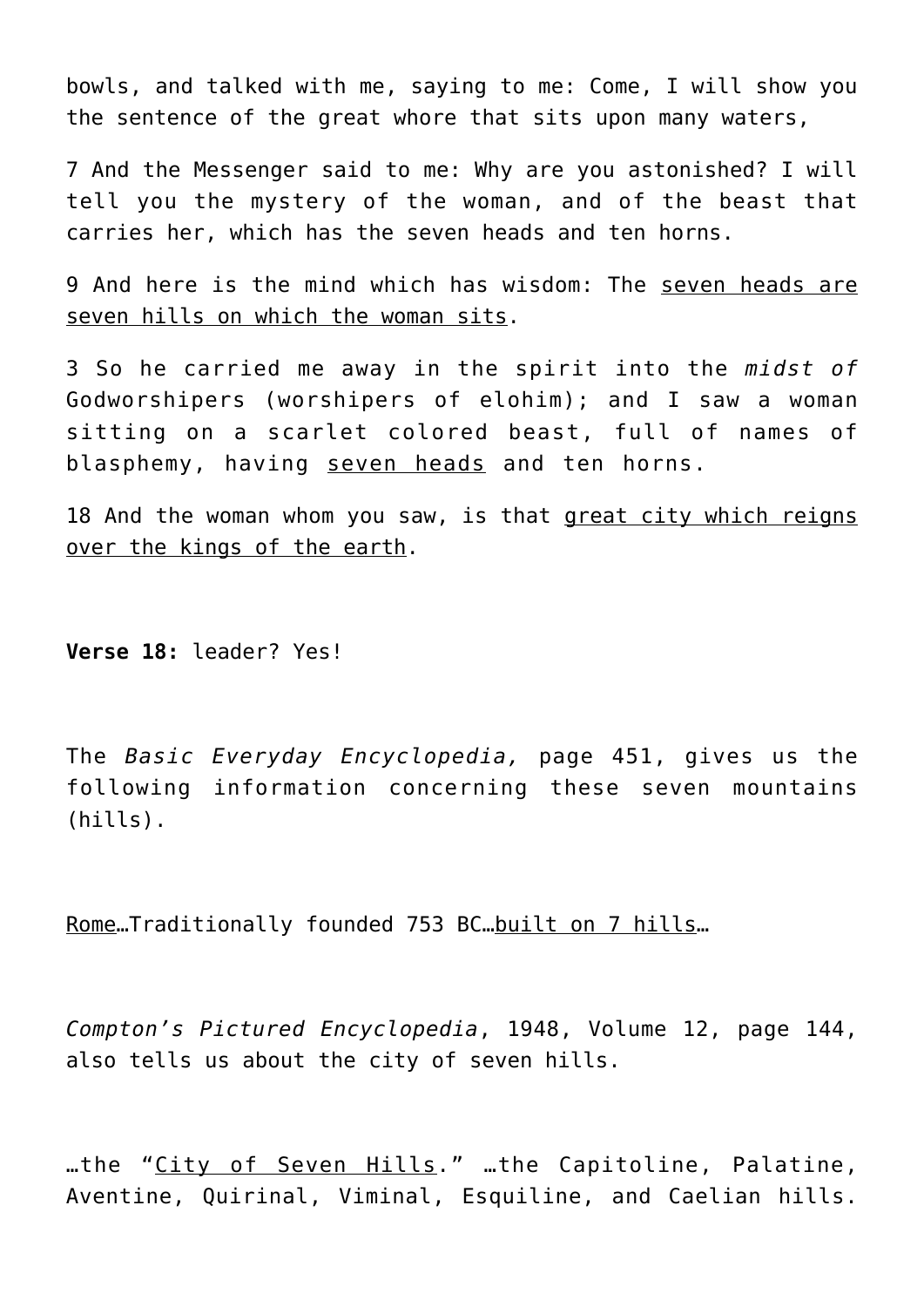…the seat of the papacy, the head of the great Roman Catholic Church.

*The Book of Yahweh* shows this system in this present generation. It leads all nations into Godworship—not the worship of the Creator Yahweh, but evil-as-the-Gods worship—as shown in *The Book of Yahweh*.

Their way of handling affairs is by force—war—the same as did Cain.

# **Genesis 3:5**

For Yahweh knows that in the day you eat of it, your eyes will be opened, and you will be as Gods (elohim), knowing righteousness and evil.

Notice, evil as the Gods.

#### **Genesis 4:14-15**

14 Surely You have driven me out this day from the face of the ground; I shall not be seen by Your face. I shall be a fugitive and a vagabond on the earth, for there shall be continual war, vengeance, and retaliation.

15 And Yahweh said to him: It is established! Whoever kills Cain, vengeance shall be taken on him sevenfold. And Yahweh set a mark on Cain, lest anyone finding him should kill him.

#### **Yahdah (Jude) 1:11**

Woe to them! For they have gone in the way of Cain, have run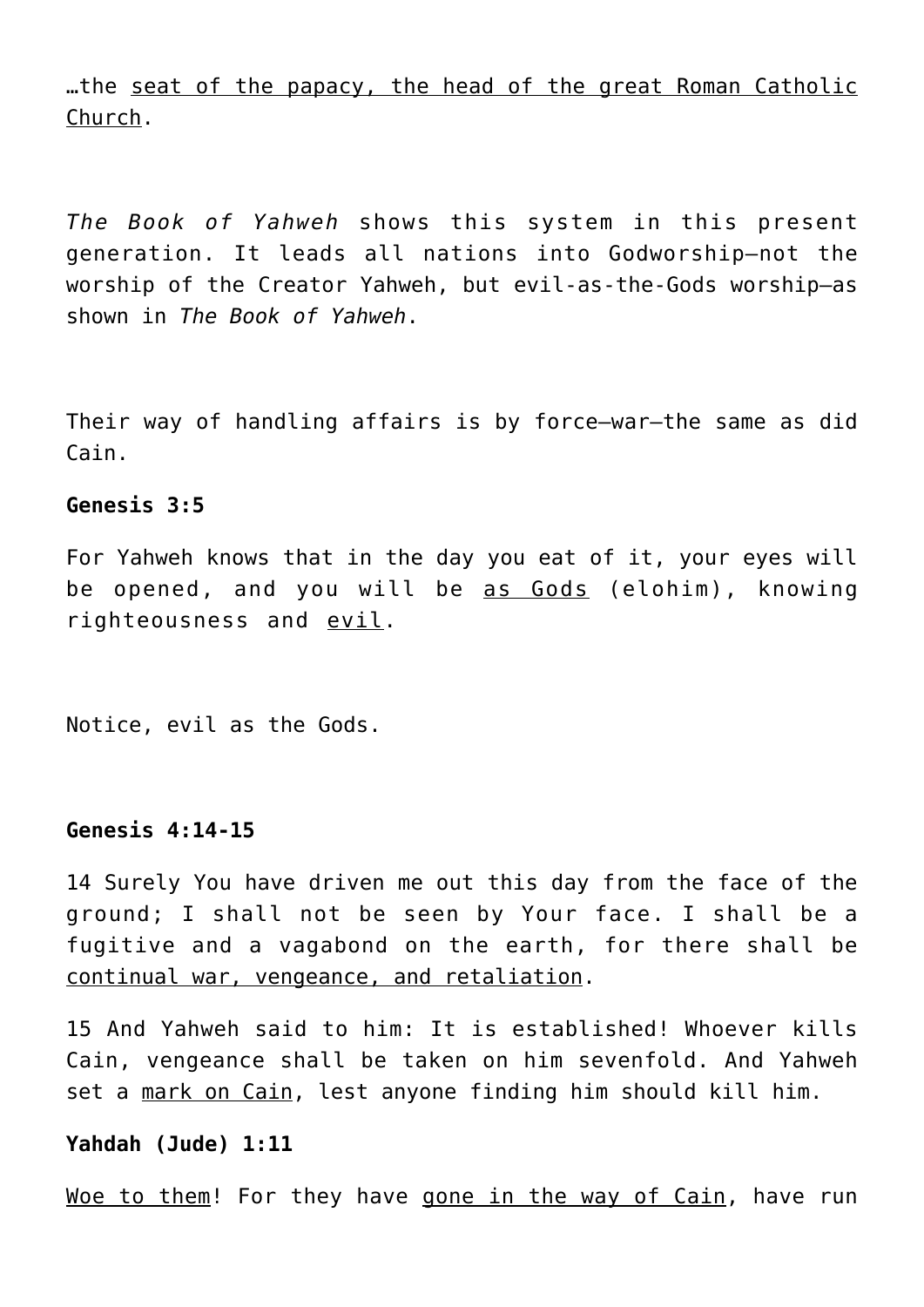greedily in the error of Balaam for reward, and are sentenced to the perishing in the rebellion of Korah!

The way of Cain.

# **A 6,000 Year Prophecy**

Don't eat of the evil tree or you will perish by nuclear wars brought about in these last days by seven last plagues.

# **Genesis 2:16-17**

16 And Yahweh commanded the man, saying: Of every tree of the garden you may freely eat;

17 But of the tree of the knowledge of righteousness and evil you must not eat, for starting with the day you eat of it, dying you will die.

# **Genesis 4:15**

And Yahweh said to him: It is established! Whoever kills Cain, vengeance shall be taken on him sevenfold. And Yahweh set a mark on Cain, lest anyone finding him should kill him.

The mark of Cain.

Six thousand years later:

# **Revelation 16:1-2**

1 And I heard a great voice out of the House saying to the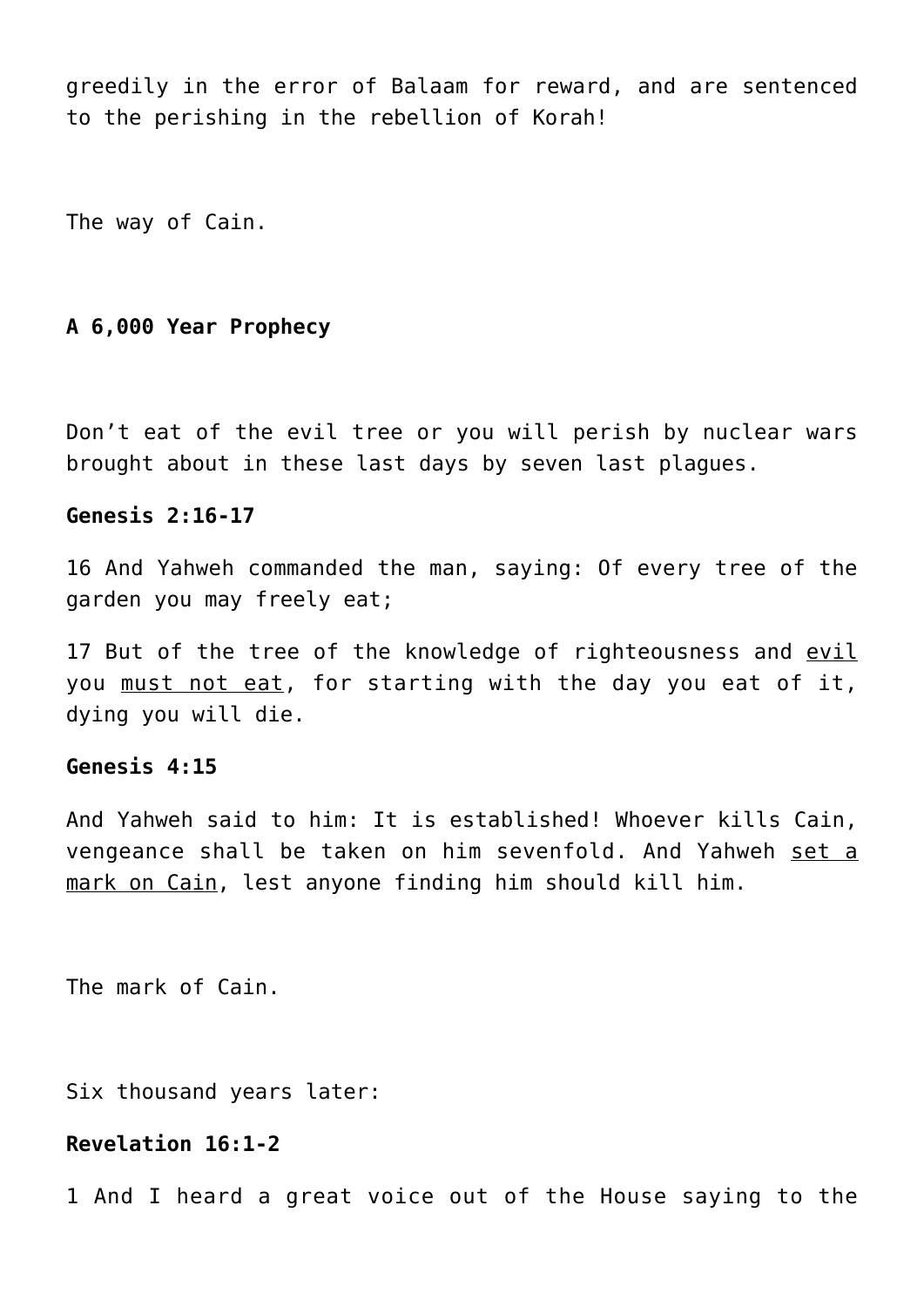seven malakim: Go your ways, and pour out the bowls of the judgment of Yahweh upon the earth!

2 And the first went, and poured out his bowl upon the earth; and there came a noisome and grievous sore upon the men who had the mark of the beast, and *upon* those who worshiped his likeness.

# **Mattithyah 7:17-19**

17 Likewise, every righteous tree brings forth righteous fruit; but a tree of evil brings forth fruit of iniquity.

18 A righteous tree cannot bring forth fruit of iniquity, nor *can* a tree of evil bring forth fruits of righteousness.

19 Every tree which does not bring forth righteous fruit is cut down, and cast into the fire.

#### **Revelation 16:2**

And the first went, and poured out his bowl upon the earth; and there came a noisome and grievous sore upon the men who had the mark of the beast, and *upon* those who worshiped his likeness.

# **Revelation 9:1-12**

1 And the fifth malak sounded, and I saw a star fall from heaven unto the earth; and to him was given the key of the bottomless pit.

2 And he opened the bottomless pit; and there arose a smoke out of the pit as the smoke of a great furnace. And the sun and the air were darkened because of the smoke of the pit.

3 And there came out of the smoke locusts upon the earth; and to them was given power, as the scorpions of the earth have power.

4 And it was commanded them that they should not hurt the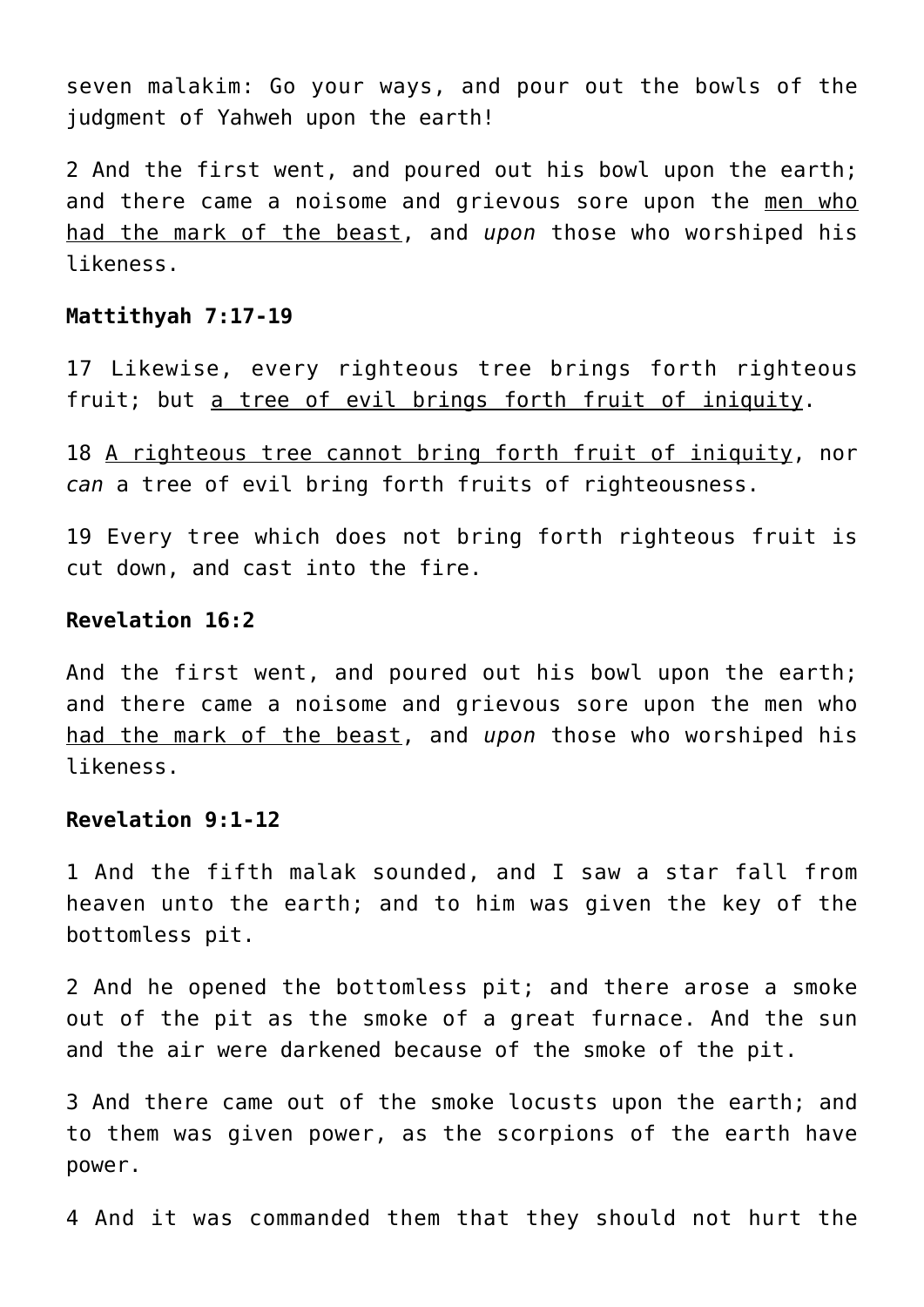grass of the earth, neither any green thing, nor any tree—but only those men who do not have the mark of Yahweh in their foreheads.

5 And it was granted to them that they should not kill them, but that they should be tormented five moons; *months;* and their torment *was* like the torment of a scorpion when it strikes a man.

6 And in those days men will seek death, and will not find it; and will long to die, but death will flee from them.

7 And the shapes of the locusts were similar to horses prepared for battle; and on their heads *were,* as it were, crowns like gold; and their faces *were* like the faces of men;

8 And they had hair like the hair of women; and their teeth *were* like *the teeth* of lions;

9 And they had breastplates, as it were, breastplates of iron; and the sound of their wings *was* like the sound of chariots with many horses running to battle;

10 And they had tails similar to scorpions, and there were stings in their tails; and their power *was* to hurt men five moons; *months.*

11 And they had a king over them: the angel of the bottomless pit, whose name in the Hebrew language *is* Abaddon; *destruction,* but in the Greek language he has the name Apollyon; *destroyer.*

12 One woe is past. Behold, there come two more woes after this.

Prophecy shows the coronavirus doesn't kill, but it does weaken the immune system which causes death from other complications.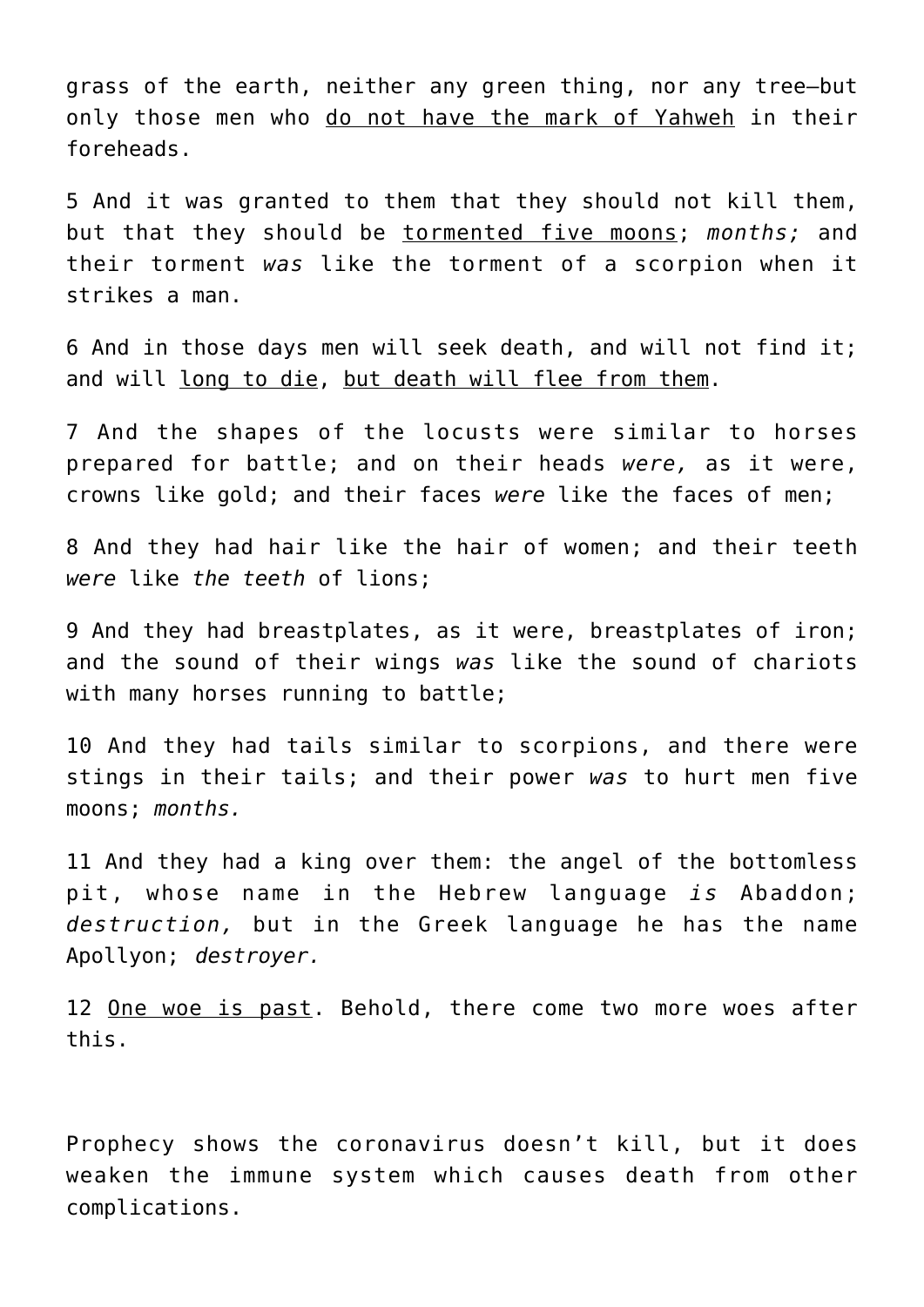**One in eight recovered COVID patients die from illness complications within five months: UK study**

January 18, 2021 | 8:35am | Updated

Almost a third of recovered COVID-19 patients end up back in the hospital within five months - and up to one in eight die of complications from the illness, according to a report out of the UK.

Researchers at the UK's Leicester University and the Office for National Statistics found that out of 47,780 people discharged from the hospital, 29.4 percent were readmitted within 140 days, the Telegraph reported.

Of the total, 12.3 percent succumbed to the illness, it added.

Many people who suffer long-lasting effects of the coronavirus develop heart problems, diabetes and chronic liver and kidney conditions, according to the report.

"People seem to be going home, getting long-term effects, coming back in and dying. We see nearly 30 percent have been readmitted, and that's a lot of people. The numbers are so large," study author Kamlesh Khunti said.

*nypost.com*

The **Book of Revelation** shows the finalization of sin being allowed. Yes, allowed.

# **Yahchanan 1:1-3**

1 In the beginning was the plan of Yahweh, and the plan was with Yahweh, and the plan was Yahweh's.

2 The same *plan* was in the beginning with Yahweh.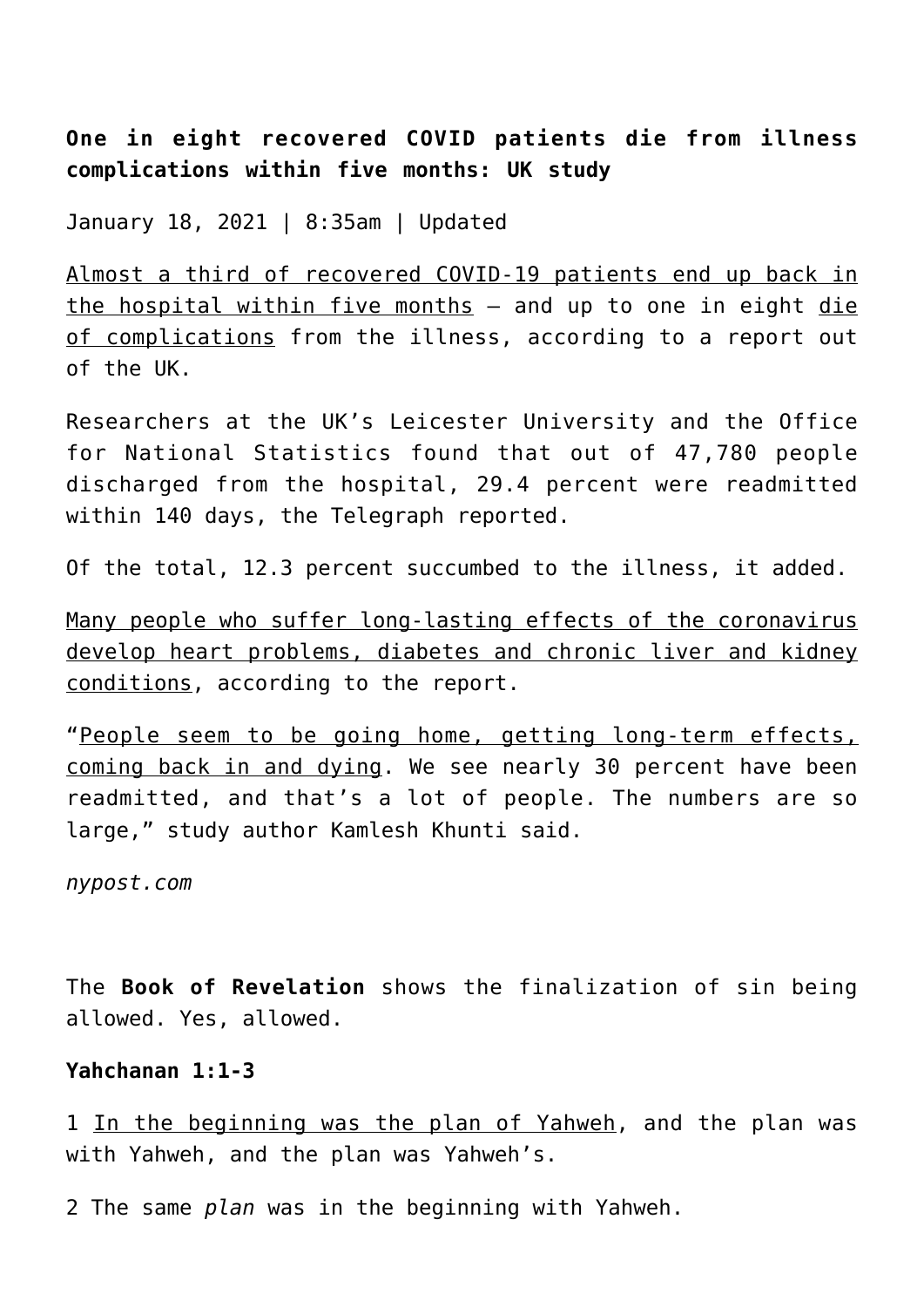3 All things were done according to it, and without it nothing was done, that was done.

*The Book of Yahweh* shows a 6,000 year history of sin:

- How sin started.
- How it affected each and every generation.
- How Yahweh judges it will end.

Sin?

# **I Yahchanan 3:4, 7-8, 12**

4 Whoever commits sin, transgresses also the Laws; for sin is the transgression of the Laws.

7 Little children, let no man deceive you; he who practices righteousness is righteous, just as He is righteous.

8 He who practices sin is of the devil, for the devil has sinned from the beginning. For this purpose the Son of Yahweh was manifested; that He might destroy the works of the devil.

12 Not as Cain, *who* was of that evil one, and murdered his brother. And why did he murder his brother? Because his works were evil, and his brother's *were* righteous.

**Verse 12:** notice the word **evil**.

**Genesis 3:5**—evil as the Gods.

**Gods / Godworship**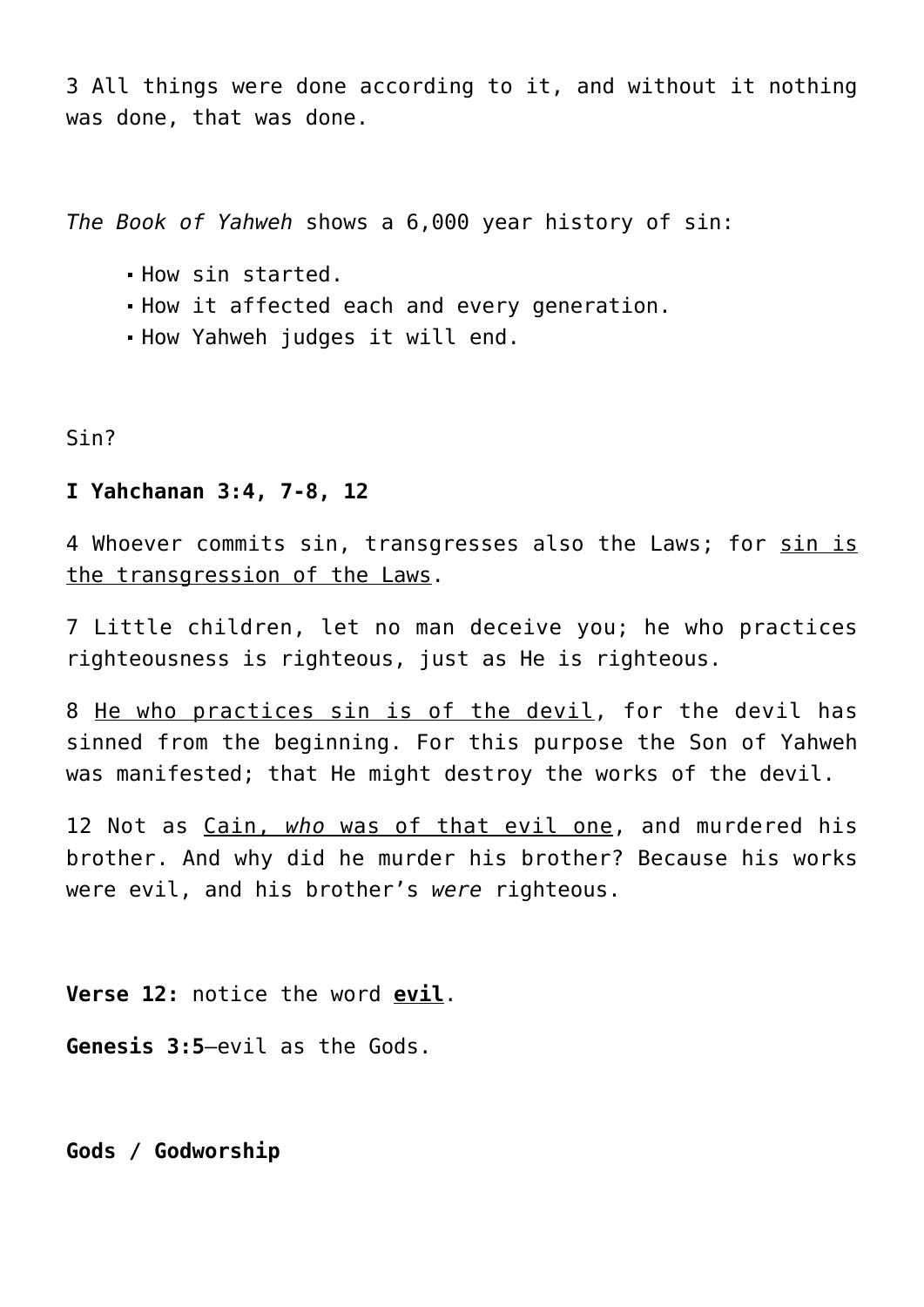*The Book of Yahweh* shows that Godworship will bring itself to an end or the end with seven last plagues.

Combine the following Scriptures:

# **Genesis 2:9, 16-17**

9 And out of the ground Yahweh made every tree grow that is pleasant to the sight, and desirable for food. The Tree of Life *was* in the midst of the garden, and the tree of the knowledge of righteousness and evil.

16 And Yahweh commanded the man, saying: Of every tree of the garden you may freely eat;

17 But of the tree of the knowledge of righteousness and evil you must not eat, for starting with the day you eat of it, dying you will die.

*The Book of Yahweh*, the source of all knowledge, was written as a witness to heaven and earth as to what sin will bring in the set time Yahweh allowed—6,000 years later.

*The Book of Yahweh* shows The End with the seven last plagues of evil as the Gods-worship.

#### **Genesis 3:5**

For Yahweh knows that in the day you eat of it, your eyes will be opened, and you will be as Gods (elohim), knowing righteousness and evil.

#### **Deuteronomy 30:15-20**

15 See, I have set before you this day life by righteousness,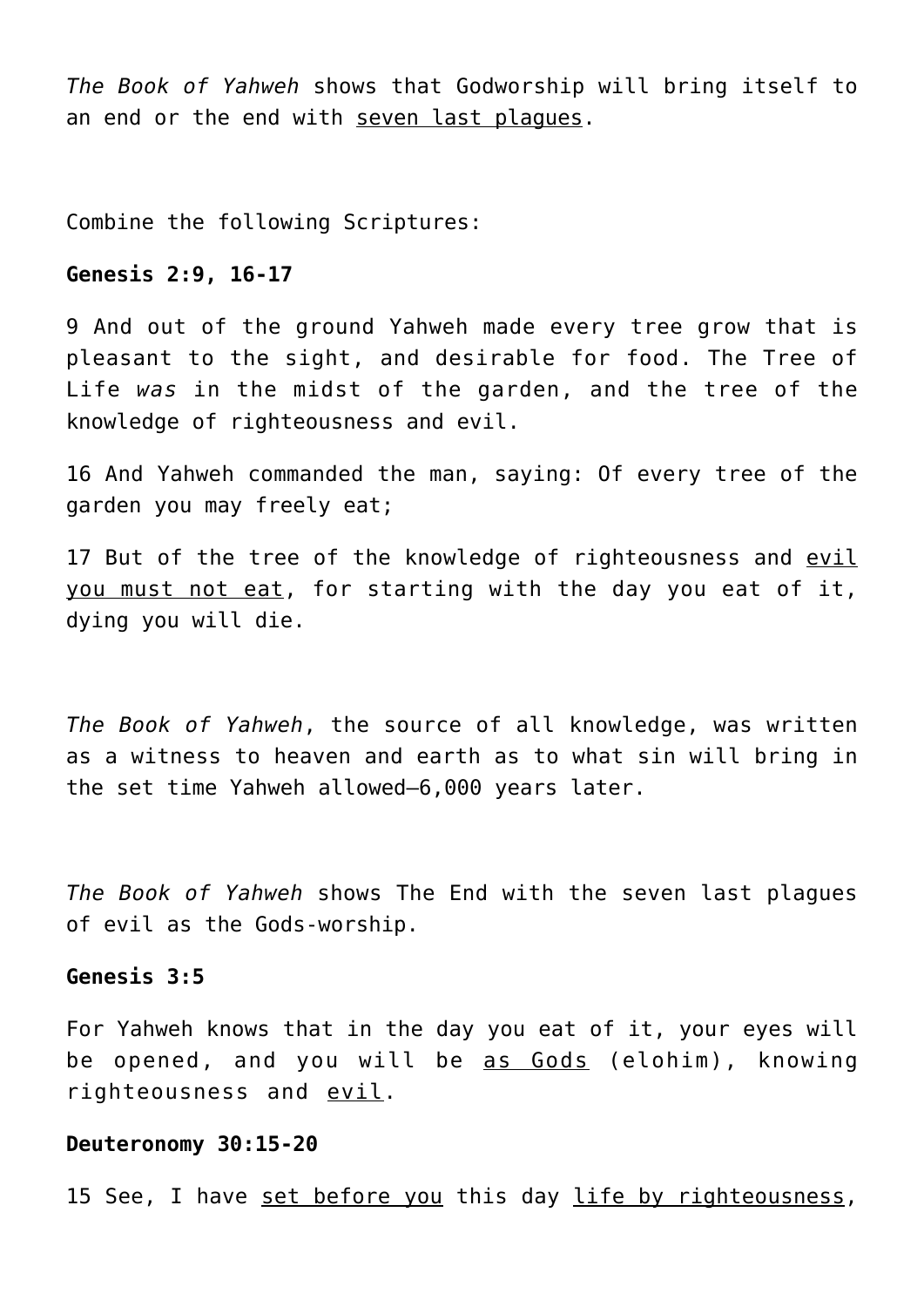and death and destruction by evil—

16 In that I command you this day to love Yahweh your Father, by walking in *all* His ways, by keeping His Laws, His statutes, and His judgments, so that you may live and multiply, and so Yahweh your Father may bless you in the land which you go in to possess.

17 But if your heart turns away, and you are not obedient, and you are drawn away to submit to Gods (elohim), to worship them by serving them—

18 I declare to you this day that you will surely perish; you will not prolong your days in the land which you cross over the Yardan to possess.

19 I call heaven and earth as witnesses against you this day, *that I* have set before you life and death, blessings and curses. Therefore choose life, so both you and your children may live.

20 So you may love Yahweh your Father, by listening to Him, and *then* obeying Him. Hold fast to Him, for He is your life. He will *also* give you many years in the land He vowed to give to your fathers; to Abraham, Isaac, and Yahaqob.

They never repented of Godworship.

## **I Samuyl 8:4-8**

4 Then all the elders of Israyl gathered together and approached Samuyl when he was at Ramah,

5 Saying to him; You are old, and your sons do not walk in your ways. Appoint us a king to judge us; just like all the *other* nations.

6 But these things displeased Samuyl, *especially* when they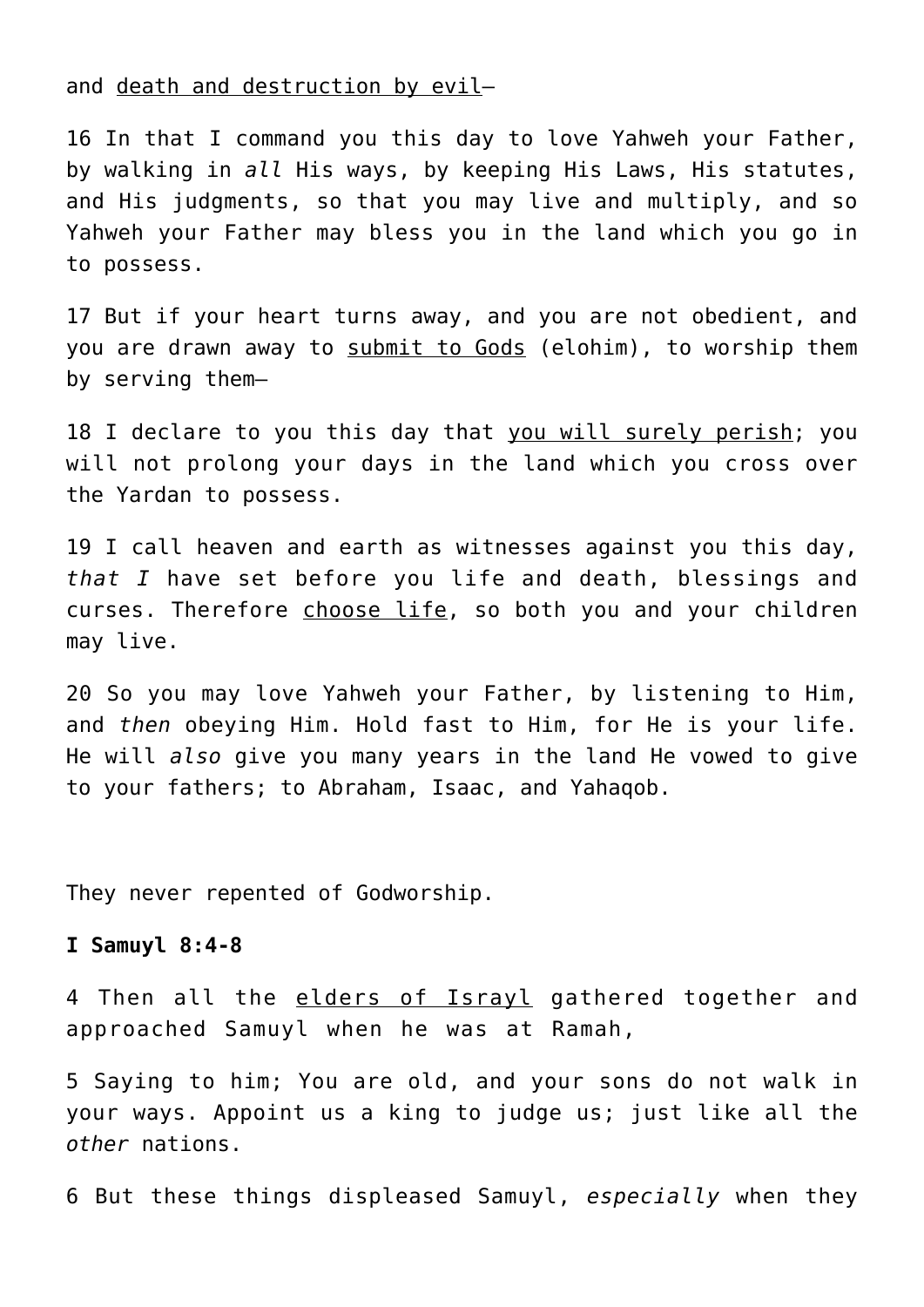said; Give us a king to judge us. Then Samuyl prayed to Yahweh.

7 Yahweh answered Samuyl, and said: Listen to all the words the people speak to you, for they have not rejected you; they have rejected Me, that I should not reign over them.

8 Just as they have done to Me from the day I brought them out of Egypt, to this very day, they are now doing to you—they are forsaking Me in order to serve God(s); *elohim!*

#### **Their Prophesied End**

# **Isayah 24:1-6**

1 Before Yahweh's *very* eyes, the earth is made empty and it is made waste; the face of it is perverted and its inhabitants scattered abroad;

2 And it will be: as with the people, so with the priest; as with the servant, so with his owner; as with the maid, so with her mistress; as with the buyer, so with the seller; as with the lender, so with the borrower; as with him who takes usury, so with him who gives usury to him:

3 The land will be utterly emptied and utterly plundered, for it has come to pass as Yahweh's Judgment pronounced.

4 The earth mourns and fades away, the world mourns and fades away, and the haughty people of the earth languish.

5 The earth also is defiled under the inhabitants of it, because they have transgressed the Laws, changed the Ordinance, and broken the Everlasting Covenant.

6 Because of this, the curse (plagues) has devoured the earth, and they who dwell therein are desolate; therefore, the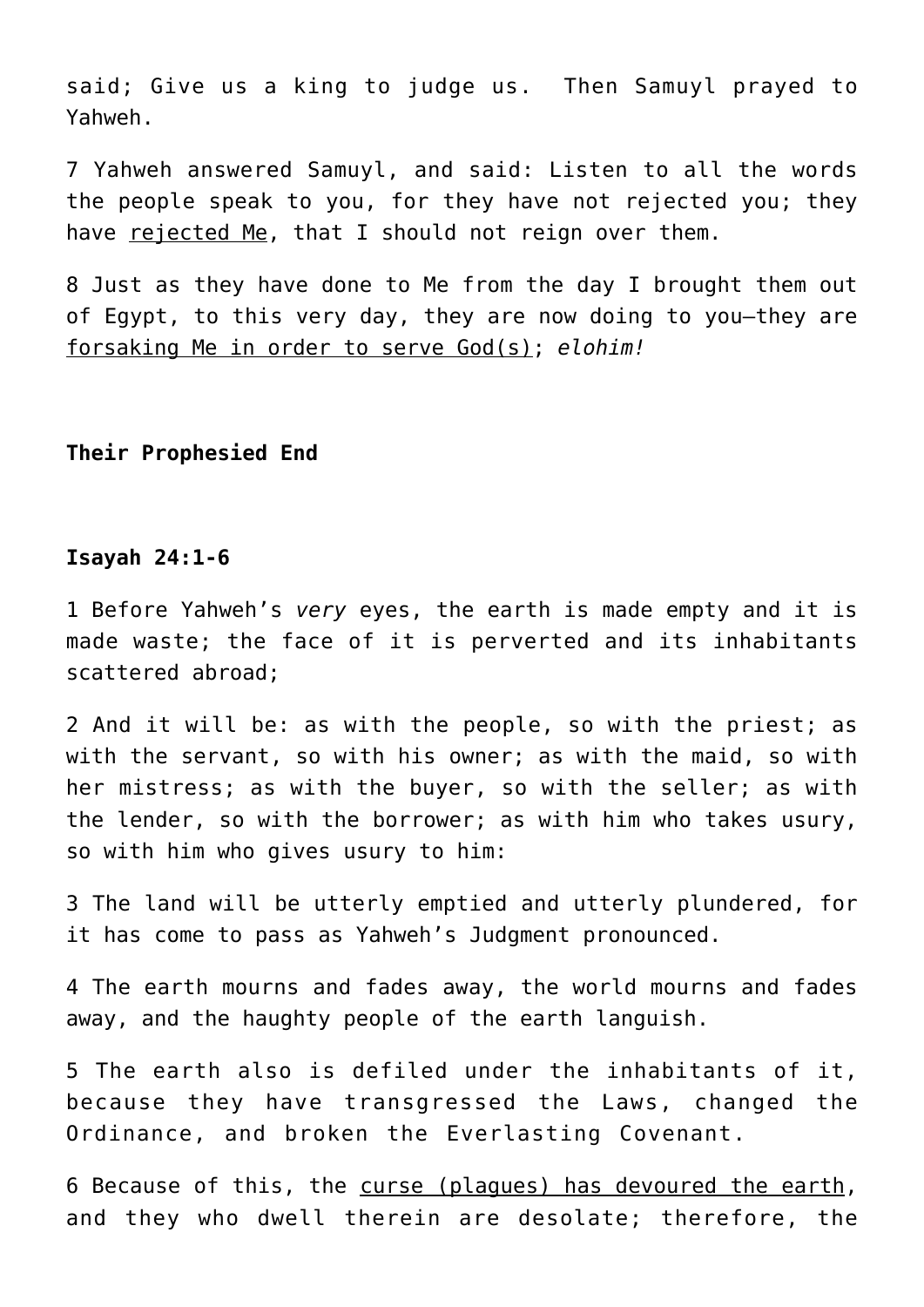inhabitants of the earth are burned, and few men left.

#### **Malakyah 4:1-6**

1 For the Word of Yahweh was given to me, saying: Behold, the dav comes that will burn like an oven; and all the proud, yes, and all who do evil, will be stubble-the day that comes will burn them up, and it will leave them neither root nor branch.

2 But for you who reverence My Name, the light of righteousness will arise with healing in its wings; and you will go out, leaping like calves *released* from the stall.

3 And the Word of Yahweh was given to me saying: the wicked will be trodden down; for they will be ashes under the soles of your feet in the day that *this* will be done.

4 Remember the Laws of Mosheh My servant, which I commanded through him in Horeb for all Israyl, *with* the statutes and judgments.

5 Behold, I will send *Yliyah:* the Laws and the Prophets, *which is* the strength of Yahweh, before the coming of the great and wonderful day of Yahweh;

6 And it will turn the hearts of the fathers to the children, and the hearts of the children to their fathers; before it comes to pass that the earth is struck with a curse.

That change is taking place, as I write Yahweh's final invitation to you, shown in *The Book of Yahweh.*

Remember: the Tree of Life was rejected and then withdrawn.

# **Genesis 3:22-23**

22 Then Yahweh said: Behold, the man has become like one *who*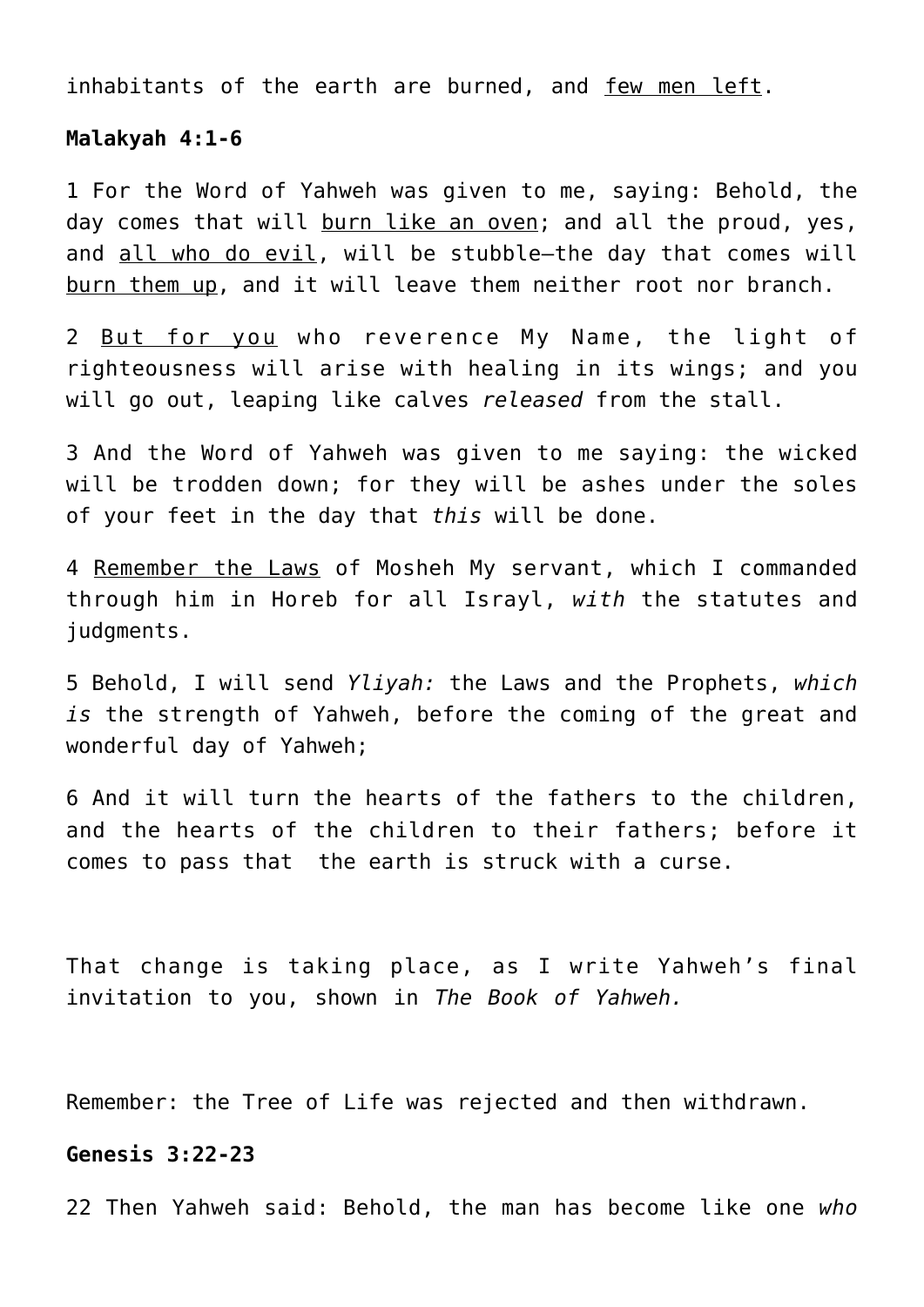*has* begun to know righteousness and evil. And now, he must not be allowed to put out his hand and also take of the Tree of Life, and eat, and live forever.

23 Therefore Yahweh sent him out of the Garden of Eden, to work the ground from which he was taken.

Until The End!

But in the last days:

#### **Micahyah 4:1**

But in the last days it will come to pass *that* the mountain; *promotion,* of The House of Yahweh will be established in the chief of the nations. It will be raised above all congregations; and all peoples will *eventually* flow to it.

The last days? That's the End.

*The Book of Yahweh* shows the End.

#### **Mattithyah 24:3**

Now as He sat on the Mount of Olives, the disciples came to Him privately, saying; Tell us, when will these things be? What *will be* the sign of Your coming and The End of the ages?

Remember, the earth burning and the message being preached are in the same time period.

#### **Isayah 24:6**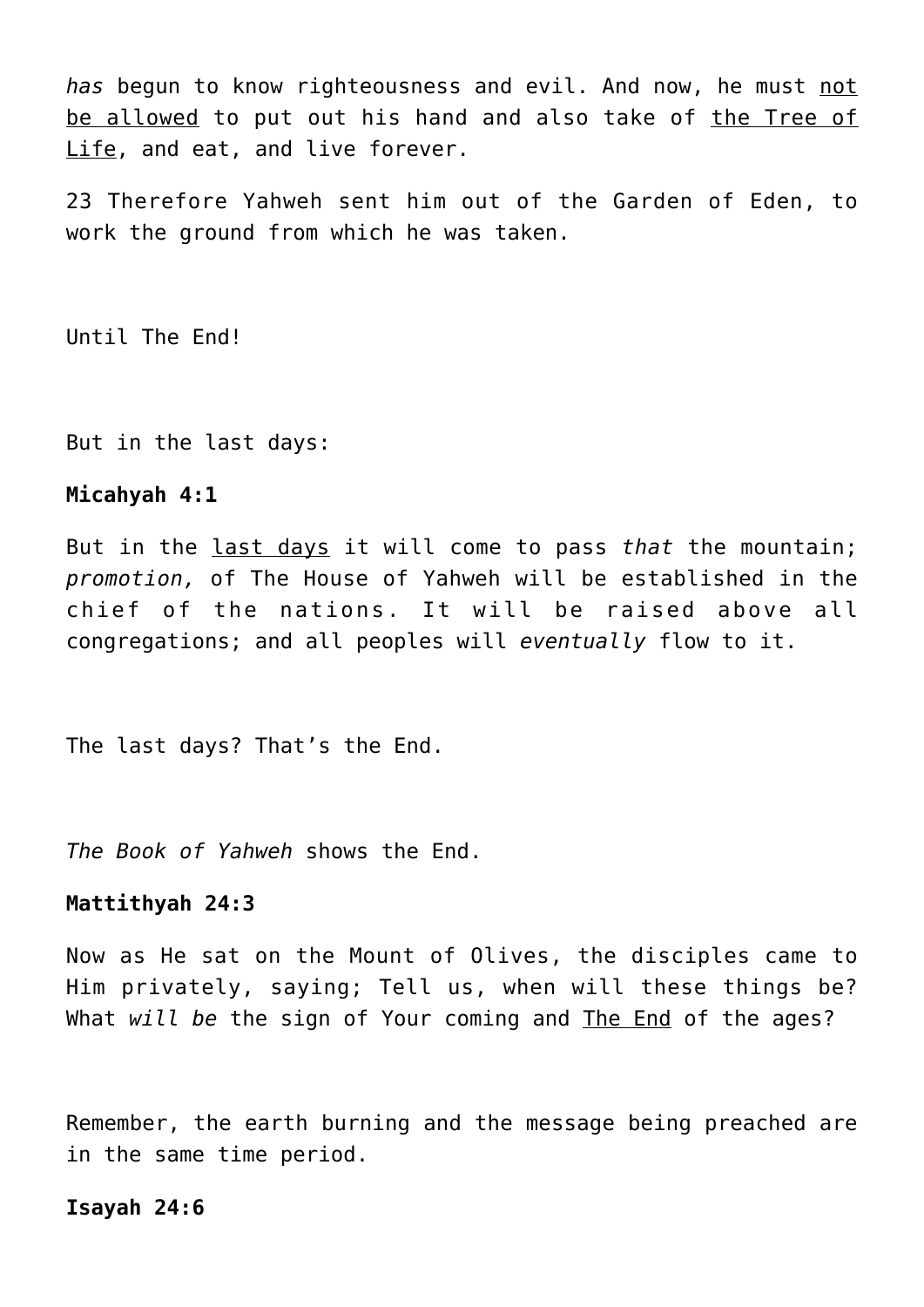Because of this, the curse (plagues) has devoured the earth, and they who dwell therein are desolate; therefore, the inhabitants of the earth are burned, and few men left.

# **Micahyah 4:1**

But in the last days it will come to pass *that* the mountain; *promotion,* of The House of Yahweh will be established in the chief of the nations. It will be raised above all congregations; and all peoples will *eventually* flow to it.

The Great and Honorable High Priest and King Yahshua Messiah said the following concerning this burning:

## **Mattithyah 24:14**

And this joyous message of the Kingdom of Yahweh shall be preached in all the world *from* The House of Yahweh *at* Abel by the Witness Yisrayl; for Yahweh will be with him. *He will preach this message* to all nations; and then The End will come.

**The Great Burning Comes**

**With the Seven Last Plagues—**

**Revelation Chapter 9,**

**The Book of Yahweh**

# **Revelation 9:14-21**

14 Saying to the Last Malak which had the trumpet: Loose the four messengers who are bound for the great River Euphrates!

15 And the four messengers were loosed, which were prepared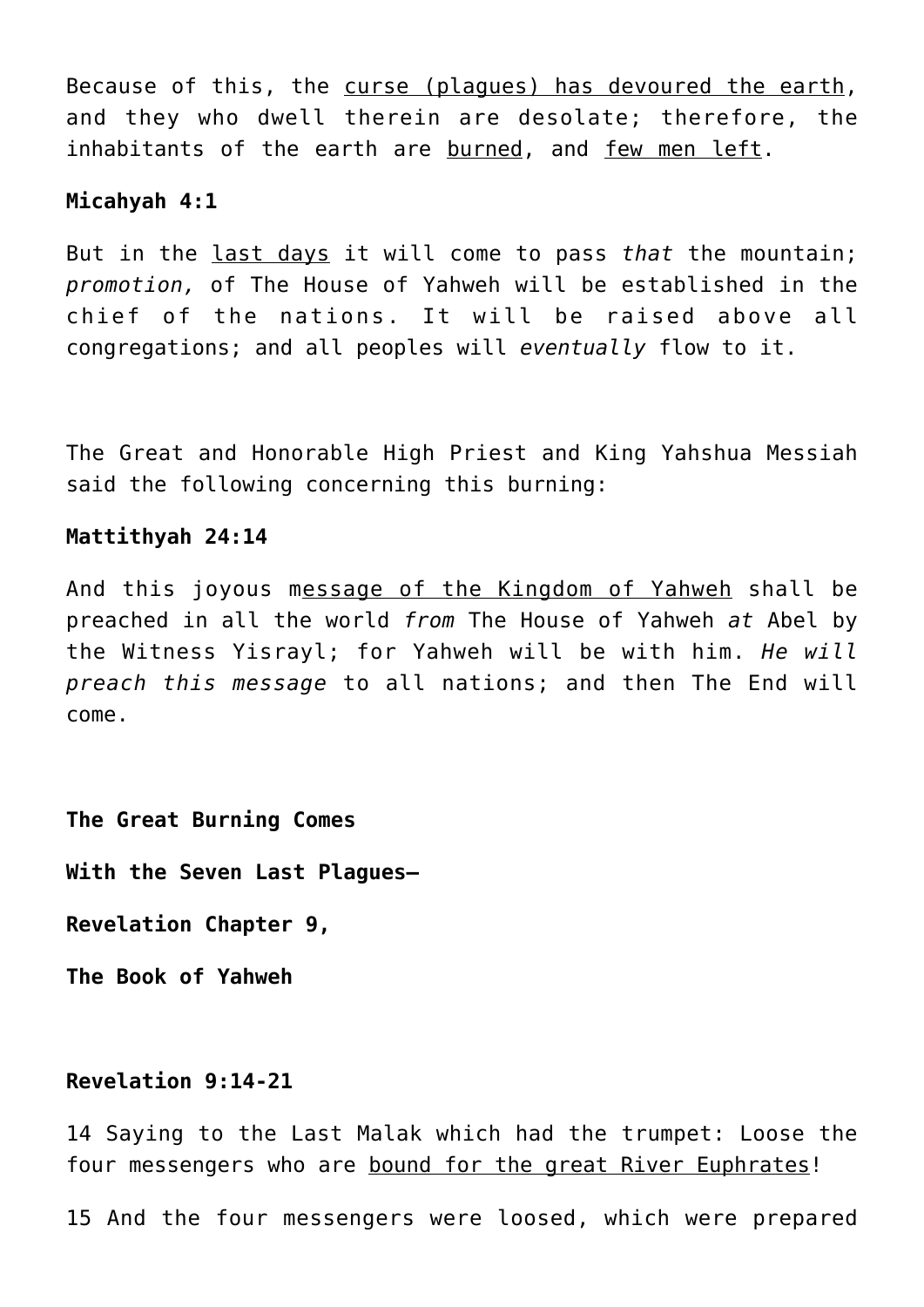for an hour, and a day, and a moon; *month,* and a year, in order to slay the third part of men.

16 And the number of the army of the horsemen *was* two hundred thousand thousand; for I heard the number of them.

17 And in my vision, I saw the horses and those who sat upon them *like this: They* had breastplates of fire; *red,* and of jacinth; *blue,* and brimstone; *yellow,* and the heads of the horses *were* as the heads of lions; and out of their mouths issued fire, and smoke, and brimstone.

18 By these three were the third part of men killed: by the fire, and by the smoke, and by the brimstone, which issued out of their mouths.

19 For their power is in their mouth and in their tails; for their tails *were* similar to serpents, and had heads, and with them they do hurt.

20 And the rest of the men who were not killed by these plagues, still did not repent of the works of their hands, that they should not worship demons, and Gods (elohim, teraphim) of gold, and silver, and brass, and stone, and of wood: which can neither see, nor hear, nor walk;

21 Neither did they repent of their murders, nor of their sorceries, nor of their fornication, nor of their thefts.

The first plague is the coronavirus.

Read this and start making plans to get to the last days' mountain.

#### **Micahyah 4:1-4**

1 But in the last days it will come to pass *that* the mountain;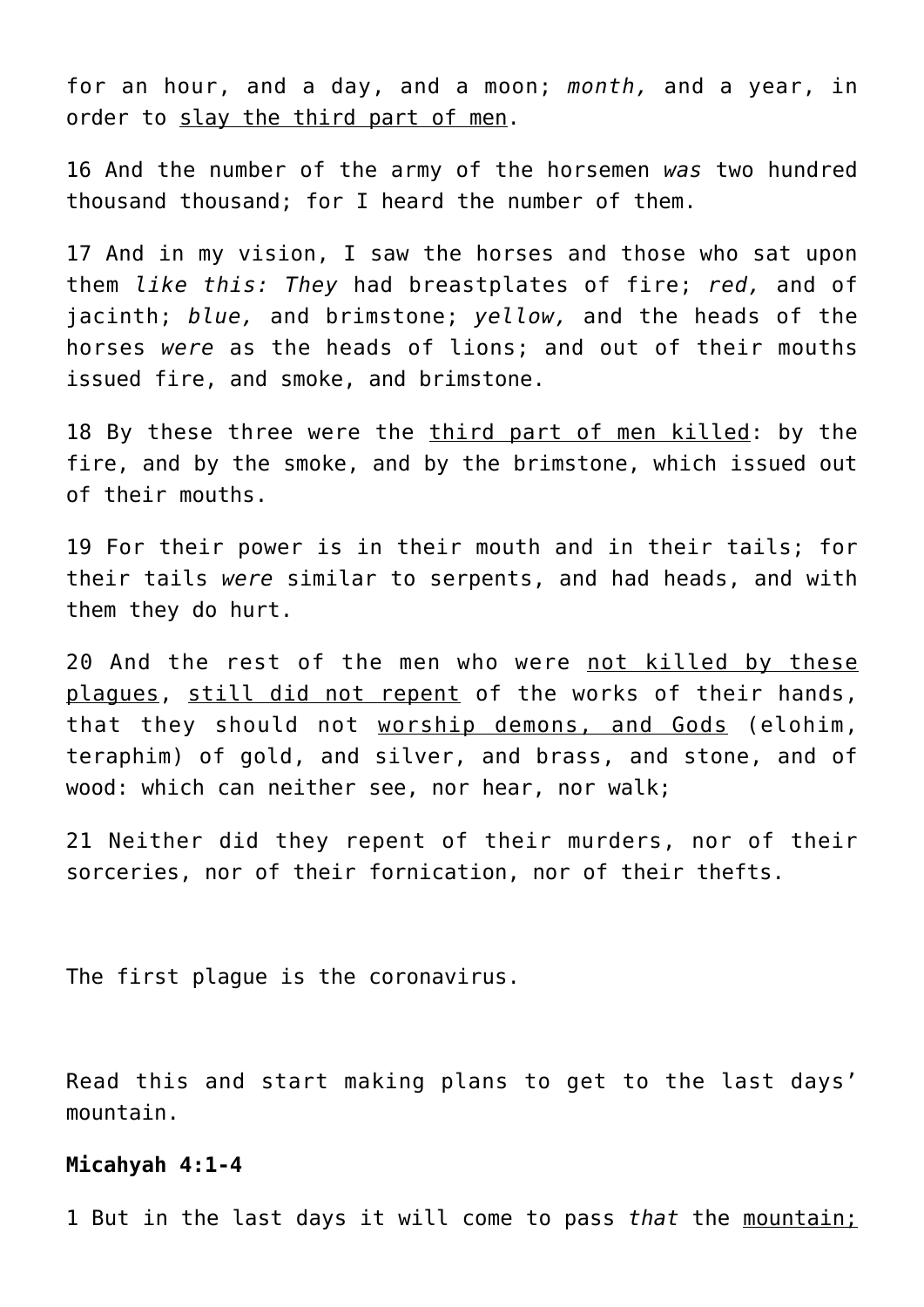*promotion,* of The House of Yahweh will be established in the chief of the nations. It will be raised above all congregations; and all peoples will *eventually* flow to it.

2 And many nations will come and say; Come, and let us go up to the mountain; *uplifting,* of Yahweh, and to the House of the Father of Yaaqob, and He will teach us of His ways, and we will walk in His paths. Because the Laws will depart from Zion, and the Word of Yahweh from Yerusalem.

3 And He will judge between many people, and rebuke strong nations afar off; and they will beat their swords into plowshares, and their spears into pruninghooks. Nation will not lift up a sword against nation, nor will they learn war anymore.

4 But every man will sit under his vine and under his fig tree, and none will make *them* afraid; for the mouth of Father Yahweh has spoken it.

#### **Isayah 45:21-22**

21 Speak out, bring *your proofs* near; yes, let them take counsel together. Who has declared this from ancient time? *Who* has foretold it from that time? *Have* not I, Yahweh? And *there is* no source of power except Me, a just Father and a Savior; *there is* none but Me.

22 Look to Me, and be saved, all the ends of the earth; for I *am* Yahweh, and *there is* no other source of power.

*The Book of Yahweh,* the source of all knowledge, makes it very clear that the time allotted to sin and sinners is at its end—The End.

Read this: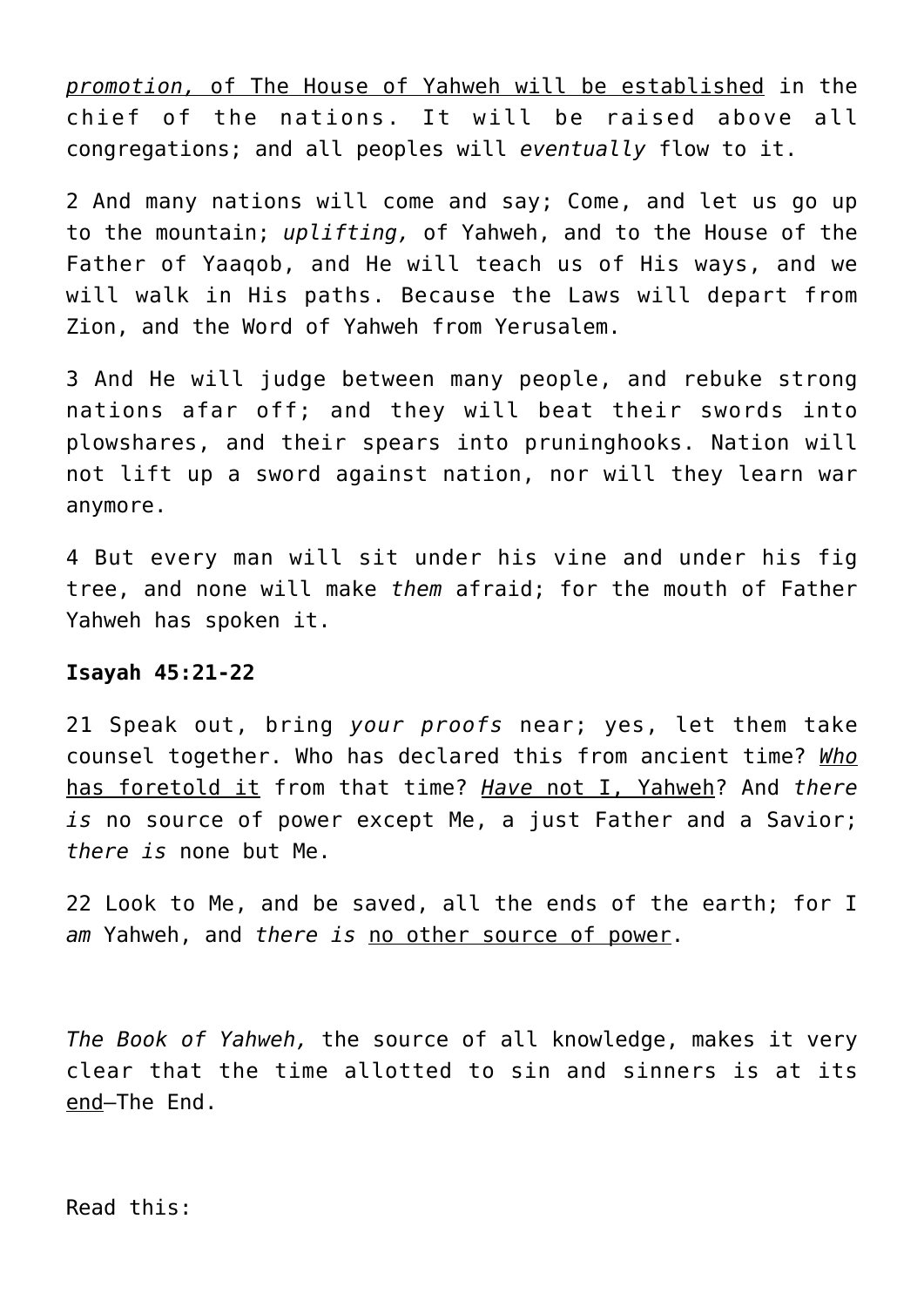# **Isayah 58:13-14**

13 If you turn away your foot from *breaking* the Sabbath: *from* doing your pleasure; *your own business, your own pleasure,* on My sacred day, and call the Sabbath a delight; the sacred *day* of Yahweh honorable, and will honor Him *by* not doing your own ways, nor finding your own pleasure, nor engaging in idle conversation:

14 Then you will find your joy in Yahweh; and I will cause you to ride on the high places of the earth, and feed you with the heritage of Yahaqob your father—for the mouth of Yahweh has spoken *it.*

# **Isayah 59:1-4, 7**

1 Behold, Yahweh's hand is not shortened, that it cannot save; nor His ear heavy, that it cannot hear.

2 But your *own* iniquities have separated you from your Father; and your *own* sins have *caused Him* to hide *His* face from you, so He will not listen.

3 For your hands are defiled with blood, and your fingers with iniquity; *sin.* Your lips have spoken lies, your tongue has muttered perverseness.

4 No one calls for justice, nor does *any* plead for truth. They trust in vanity; *confusion,* and speak lies; *scriptural untruths.* They conceive mischief; *trouble,* and give birth to evil; *sin.*

7 Their feet run to evil, and they make haste to shed innocent blood; their thoughts *are* thoughts of iniquity; wasting and destruction *are* in their paths.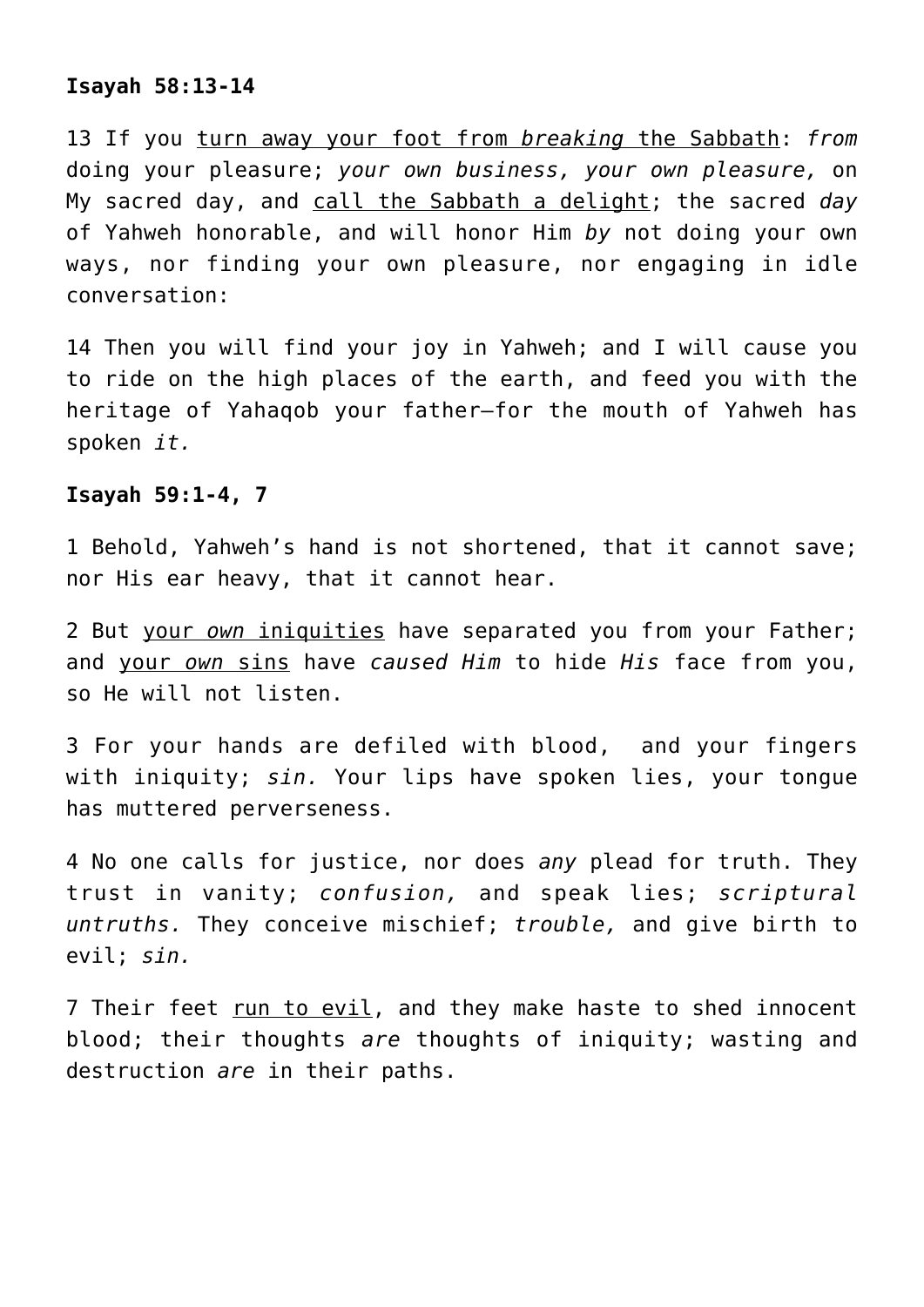**Atonement and Protection**

**Only at The House of Yahweh,**

**So Read This…**

## **Acts 3:19**

Repent therefore, and be converted, that your sins can be blotted out; that times of refreshing can come from the Presence of Yahweh.

#### **Mattithyah 6:33**

But seek you first the Kingdom of Yahweh and His Righteousness, and all these things will be added to you.

#### **Micahyah 4:1-3**

1 But in the last days it will come to pass *that* the mountain; *promotion,* of The House of Yahweh will be established in the chief of the nations. It will be raised above all congregations; and all peoples will *eventually* flow to it.

2 And many nations will come and say; Come, and let us go up to the mountain; *uplifting,* of Yahweh, and to the House of the Father of Yaaqob, and He will teach us of His ways, and we will walk in His Paths. Because the Laws will depart from Zion, and the Word of Yahweh from Yerusalem.

3 And He will judge between many people, and rebuke strong nations afar off; and they will beat their swords into plowshares, and their spears into pruninghooks. Nation will not lift up a sword against nation, nor will they learn war anymore.

*The Book of Yahweh,* the source of all knowledge, was written